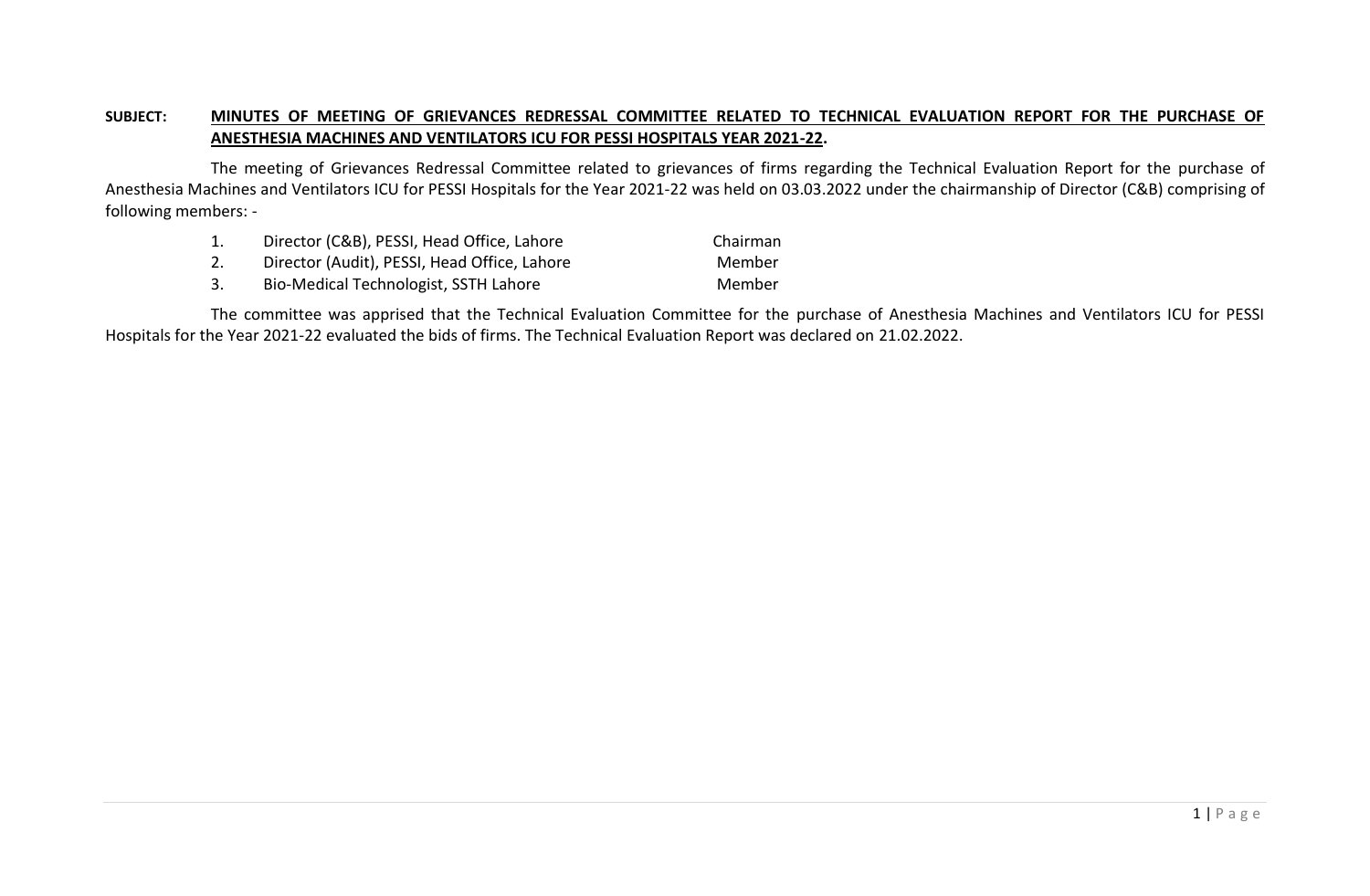The Grievance Committee examined the representations of above mentioned firm and made following decisions / recommendations: -

| Sr. | Name of Firm | Item<br># | Name of Item      | <b>Technical</b><br>Evaluation<br><b>Committee Observation</b> | <b>Grievance/Clarification of Firm</b>                                            | <b>Decision of the Grievances Committee</b> |
|-----|--------------|-----------|-------------------|----------------------------------------------------------------|-----------------------------------------------------------------------------------|---------------------------------------------|
| 01  | M/S CLINICAL | 02        | <b>VENTILATOR</b> | $\bullet$ No                                                   | • We would like to inform honorable committee, that The representative            | firm<br>of.<br>the                          |
|     | LIFE INC     |           | ICU               | embassy/consulate                                              | we have attached previous embassy attested   submitted the embassy attested valid |                                             |
|     |              |           |                   | attestation on                                                 | authorization with our technical offer. That                                      | authorization certificate.                  |
|     |              |           |                   | Valid Authorization                                            | authorization was expired dated: December 31, 2021.                               |                                             |
|     |              |           |                   | Certificate or Sole                                            | We have also attached new Authorization was                                       | Decision:                                   |
|     |              |           |                   | <b>Agency Agreement</b>                                        | attested from chamber of commerce, due to covid-19                                | detailed<br>committee<br>after<br>The .     |
|     |              |           |                   |                                                                | regulation embassy attestation was taken extra time.                              | deliberations decided to declare the        |
|     |              |           |                   |                                                                | Our principal Chirana has received the embassy                                    | status of firm as RESPONSIVE.               |
|     |              |           |                   |                                                                | attestation from Pakistan embassy in Slovakia.                                    |                                             |
|     |              |           |                   |                                                                | The same is hereby attached.                                                      |                                             |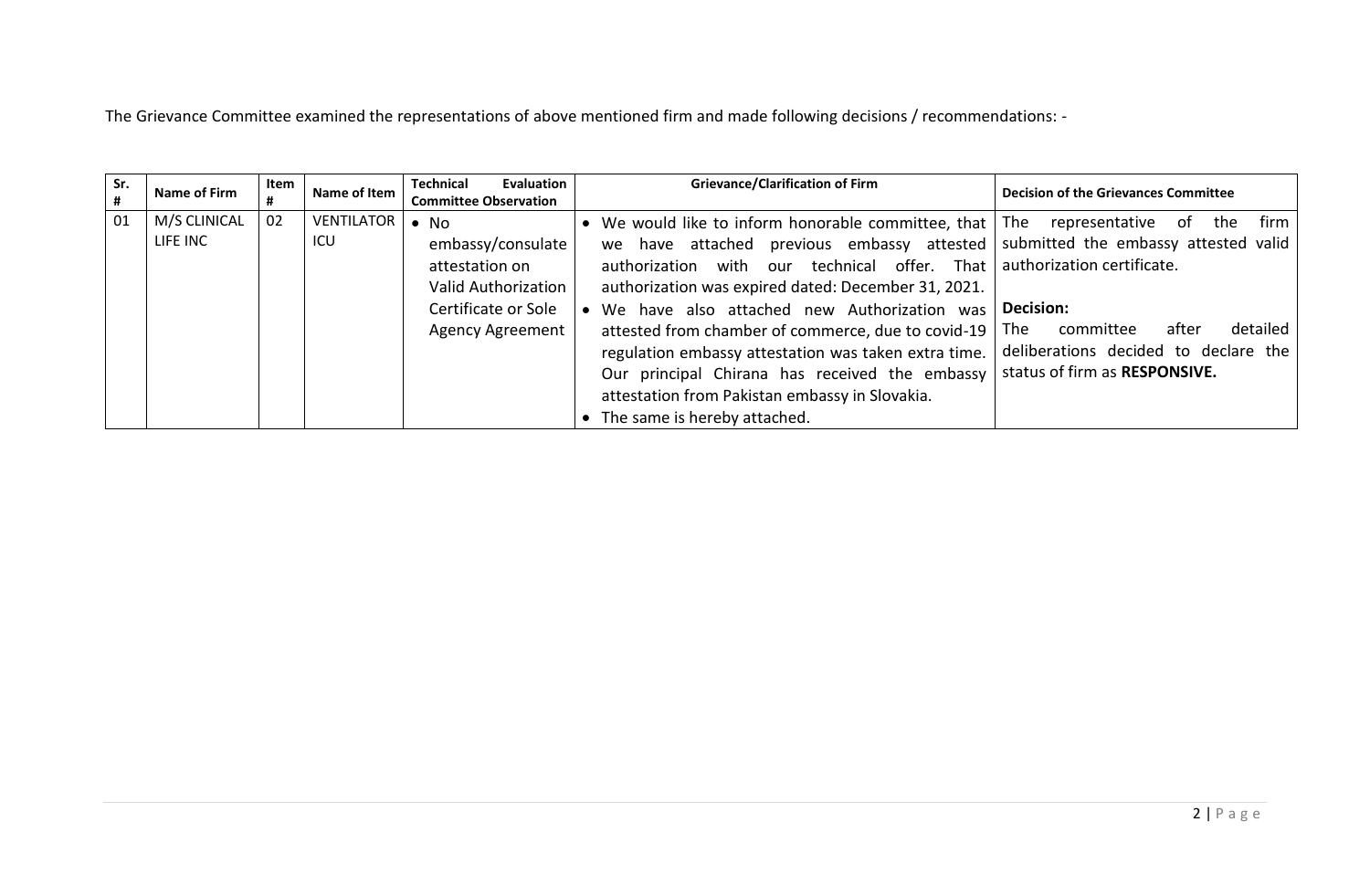## **GRIEVANCES / REPRESENTATIONS AGAINST FIRMS**

| SR. | Item | <b>Name</b><br><b>of</b> | Grievance                          | Grievance                                                                                    | <b>Grievance of firm</b>                                                                                                                                                                                                                                                                                                                                                                                                                                                                                                                                                                                                                                                                                                                                                                                                                                                                                                                                                               | <b>Clarification/Reply of firm</b>                                                                                                                                                                                                                                                                                                                                                                                                                                                                                                                                                                                                                | <b>Decision</b><br>the<br>Grievance<br>0f                                                                                                                                                                                                                                                                                                                                                                                                                                                                                                                                                                                             |
|-----|------|--------------------------|------------------------------------|----------------------------------------------------------------------------------------------|----------------------------------------------------------------------------------------------------------------------------------------------------------------------------------------------------------------------------------------------------------------------------------------------------------------------------------------------------------------------------------------------------------------------------------------------------------------------------------------------------------------------------------------------------------------------------------------------------------------------------------------------------------------------------------------------------------------------------------------------------------------------------------------------------------------------------------------------------------------------------------------------------------------------------------------------------------------------------------------|---------------------------------------------------------------------------------------------------------------------------------------------------------------------------------------------------------------------------------------------------------------------------------------------------------------------------------------------------------------------------------------------------------------------------------------------------------------------------------------------------------------------------------------------------------------------------------------------------------------------------------------------------|---------------------------------------------------------------------------------------------------------------------------------------------------------------------------------------------------------------------------------------------------------------------------------------------------------------------------------------------------------------------------------------------------------------------------------------------------------------------------------------------------------------------------------------------------------------------------------------------------------------------------------------|
| No. | #    | <b>Item</b>              | submitted<br>by firm               | submitted<br>against firm                                                                    |                                                                                                                                                                                                                                                                                                                                                                                                                                                                                                                                                                                                                                                                                                                                                                                                                                                                                                                                                                                        |                                                                                                                                                                                                                                                                                                                                                                                                                                                                                                                                                                                                                                                   | <b>Committee</b>                                                                                                                                                                                                                                                                                                                                                                                                                                                                                                                                                                                                                      |
| 01  | 02   | <b>VENTILATOR</b><br>ICU | M/S<br><b>CLINICAL</b><br>LIFE INC | M/S<br><b>EASTERN</b><br><b>MEDICAL</b><br><b>TECHNOLO</b><br><b>GIES</b><br><b>SERVICES</b> | • In the bidding documents clearly<br>mentioned "5 % of total estimated<br>price of the quoted item in shape<br>of Bank Guarantee/ CDR in favor<br>Commissioner PESSI (with<br>of<br>Technical Bid". According to your<br>bid evaluation report, the firm<br>attached bid money with financial<br>offer.<br>bidding<br>documents<br>the<br>$\bullet$ In<br>according to technical evaluation<br>criteria part-II knockout clause<br>point 1 clearly mentioned "the<br>bidder<br>Valid<br>possess<br>must<br>Authorization Certificate or Sole<br>Agency Agreement, whichever is<br>applicable, from the foreign<br>principal and that document must<br>be duly attested by the Pakistani<br>Embassy/Consulate in the country<br>of Foreign Principal. But, the firm<br>embassy<br>attested<br>has.<br>no<br>authorization. Last time the firm<br>was rejected on same grounds in<br>your institute. The firm is also<br>rejected on same criteria in Ganga<br>Ram Hospital a week ago. | • The Representative of firm stated that<br>they have attached copy of Bank<br>Guarantee with the technical bid and<br>original bank guarantee is attached with<br>the financial bid.<br>. He also stated that their firm has<br>acquired Embassy Attested<br>Valid<br>Authorization Certificate from the<br>manufacturer which was previously not<br>available and attached the same with<br>the technical offer.<br>.The Representative of the firm<br>emphasized that their<br>firm<br>has<br>satisfactory past performance in the<br>quoted product and they have attached<br>past performance certificates from the<br>different institutes. | The committee heard the<br>stance of both firms at length<br>observed<br>that<br>the<br>and<br>grievances of the firm M/s<br>Clinical Life Inc against M/s.<br>Eastern Medical Technologies<br>Services carry no weight. The<br>committee also observed that<br>all of the required documents<br>are already attached with the<br>technical bid of the firm.<br>Decision:<br>The committee after detailed<br>deliberation, recommended<br>that the grievances of M/s.<br>Clinical Life Inc. carry no weight<br>and kept the status of firm i.e.<br>M/s.<br>Medical<br>Eastern<br>Technologies<br>Services<br>as<br><b>RESPONSIVE.</b> |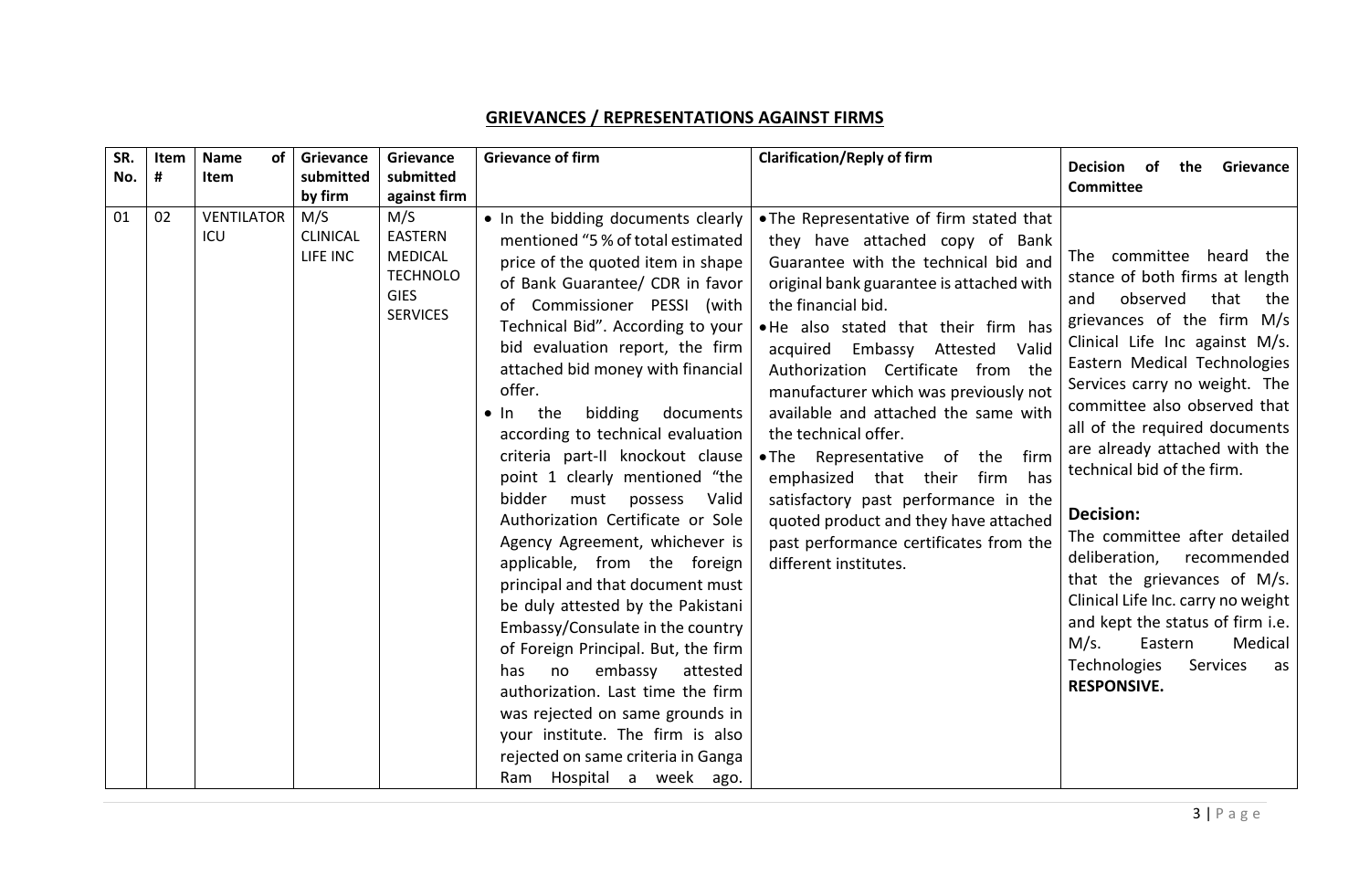|                          | Technical evaluation report of<br>Ganga Ram Hospital and PESSI<br>Head Office are attached for your<br>kind review.<br>bidding<br>the<br>documents<br>In.<br>according to technical evaluation<br>criteria part-II knockout clause<br>point "9" clearly mentioned<br>"Satisfactory past performance of<br>firm related to quoted product in<br>Public/Private<br>Organization<br>(supply orders and satisfactory<br>reports to be attached)". But, the<br>firm has poor past performance<br>and also rejected in different<br>institutes. Recently, in DHQ<br>Hospital Sahiwal.<br>• Some technical evaluation reports<br>are attached with this letter for<br>your kind consideration. |                                                                                                                                                                                                                                                                 |                                                                                                                                                                                       |
|--------------------------|-----------------------------------------------------------------------------------------------------------------------------------------------------------------------------------------------------------------------------------------------------------------------------------------------------------------------------------------------------------------------------------------------------------------------------------------------------------------------------------------------------------------------------------------------------------------------------------------------------------------------------------------------------------------------------------------|-----------------------------------------------------------------------------------------------------------------------------------------------------------------------------------------------------------------------------------------------------------------|---------------------------------------------------------------------------------------------------------------------------------------------------------------------------------------|
| M/S<br><b>DIGIOINICS</b> | • In the demand specifications, it is<br>required Fio2/O2 delivery: 21 to<br>100 % (through paramagnetic<br>sensor non-consumable). But<br>quoted model by the firm don't<br>have paramagnetic O2 cell in<br>quoted model. Last time the firm                                                                                                                                                                                                                                                                                                                                                                                                                                           | . The Representative of firm stated that<br>every manufacturer has its own<br>propriety technology / principle for non-<br>consumable O2 Sensor. He also stated<br>that the quoted model has O2 Sensor<br>with life time guarantee which serves<br>the purpose. | The committee heard the<br>stance of both the firms and<br>observed that the firm M/s.<br>Digionics is offering<br>non<br>consumable / reusable O2<br>Sensor with life time guarantee |